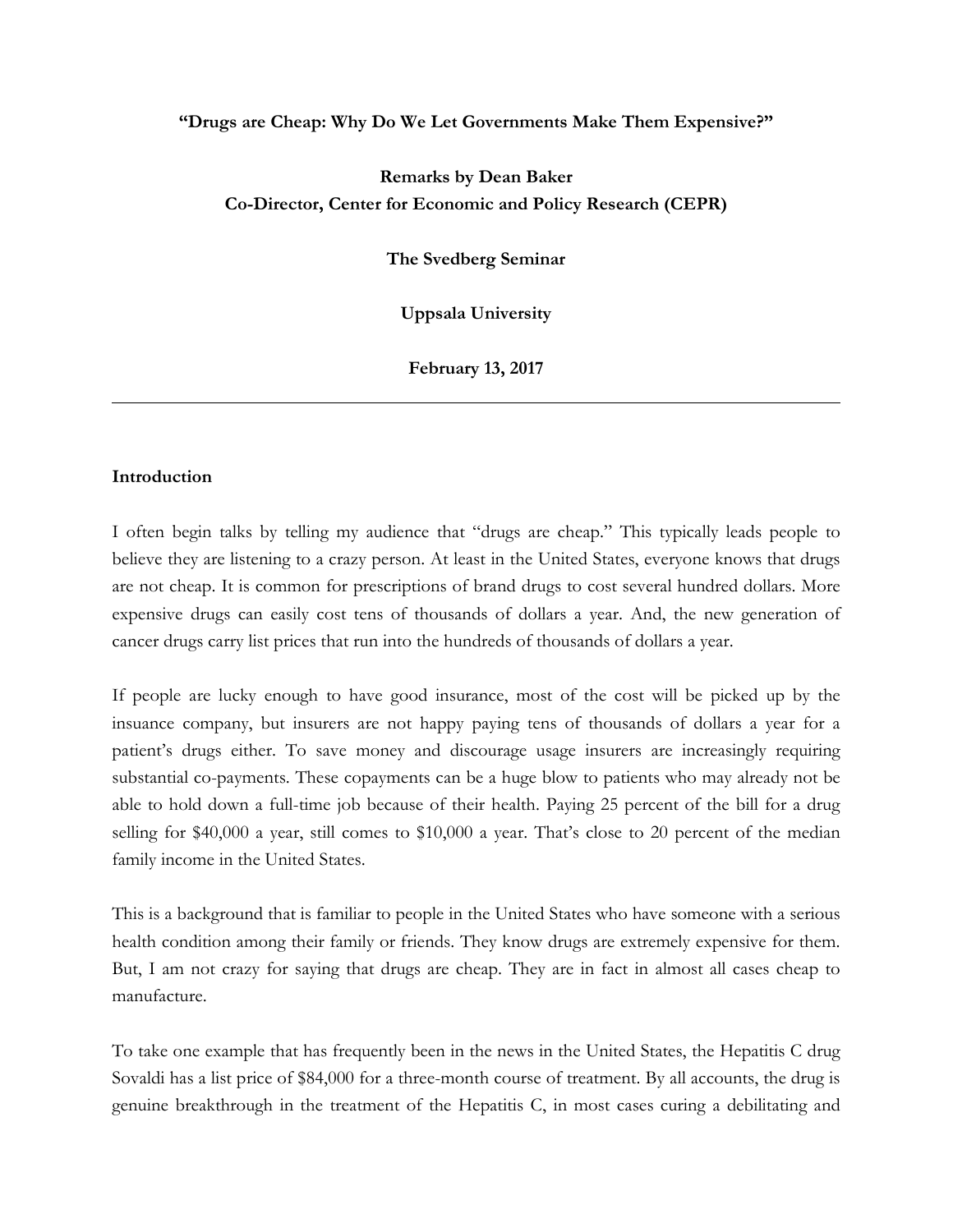sometimes fatal disease. There has been an extensive public debate as to whether insurers or government health care programs should be forced to pay for this expensive drug. The issue is complicated further by the fact that many people suffering from Hepatitis C might have contracted it through intravenous drug use.

The United States is estimated to have 3 million people suffering from Hepatitis C. This implies a bill of well over one hundred billion dollar if everyone were to be treated, even if its manufacturer, Gilead Sciences, provided substantial discounts.

But it doesn't cost \$84,000 or anything close to that figure to manufacture Sovaldi. In fact, in India a high quality generic version of the drug is available for \$200 for a three month course of treatment, less than 0.3 percent of the list price in the United States.<sup>[1](#page-1-0)</sup> We wouldn't need a major debate to decide whether we would spend \$200 for a drug that would hugely improve a patient's health and would possibly save their life. The reason we have this debate is that the drug has a list price that is more than 400 times higher.

## **Patent Monopolies: The Villain Behind High Prices**

Of course people have realized at this point that the reason Sovaldi has a high price in the United States is that Gilead Sciences has a patent monopoly on the drug. This monopoly gives it the exclusive right to sell the drug in the United States. The U.S. government will arrest anyone who tries to sell Sovaldi in competition with Gilead Sciences.[2](#page-1-1) The United States is unique in that we both grant pharmaceutical companies a patent monopoly on their drugs, and then let them sell the drugs for whatever price they want. Other wealthy countries also grant patent monopolies, which are required by a number of international agreements, but they have some form of price control which limits what companies can charge. For this reason, drug prices in other wealthy countries are typically around half of the price in the United States.

<span id="page-1-0"></span><sup>1</sup> Simon Collins compares the list price for brand drugs in the United States and other wealthy countries with the generic price India and other developing countries; see Collins (2016).  $\overline{\phantom{a}}$ 

<span id="page-1-1"></span><sup>2</sup> I have angered people by saying that competitors will be arrested, which is not literally true. Gilead Sciences would have to go to court with a civil suit alleging that its competitor is infringing on its patent. As part of this suit, it would typically request a court to order the competitor to stop the infringement while the case for damages is being assessed. If the competitor continued to sell Sovaldi in violation of a court order to stop, they would face arrest; however, the charge would be contempt of court, not violating Gilead Sciences' patent. So, the competitor would not literally face jail for patent infringement.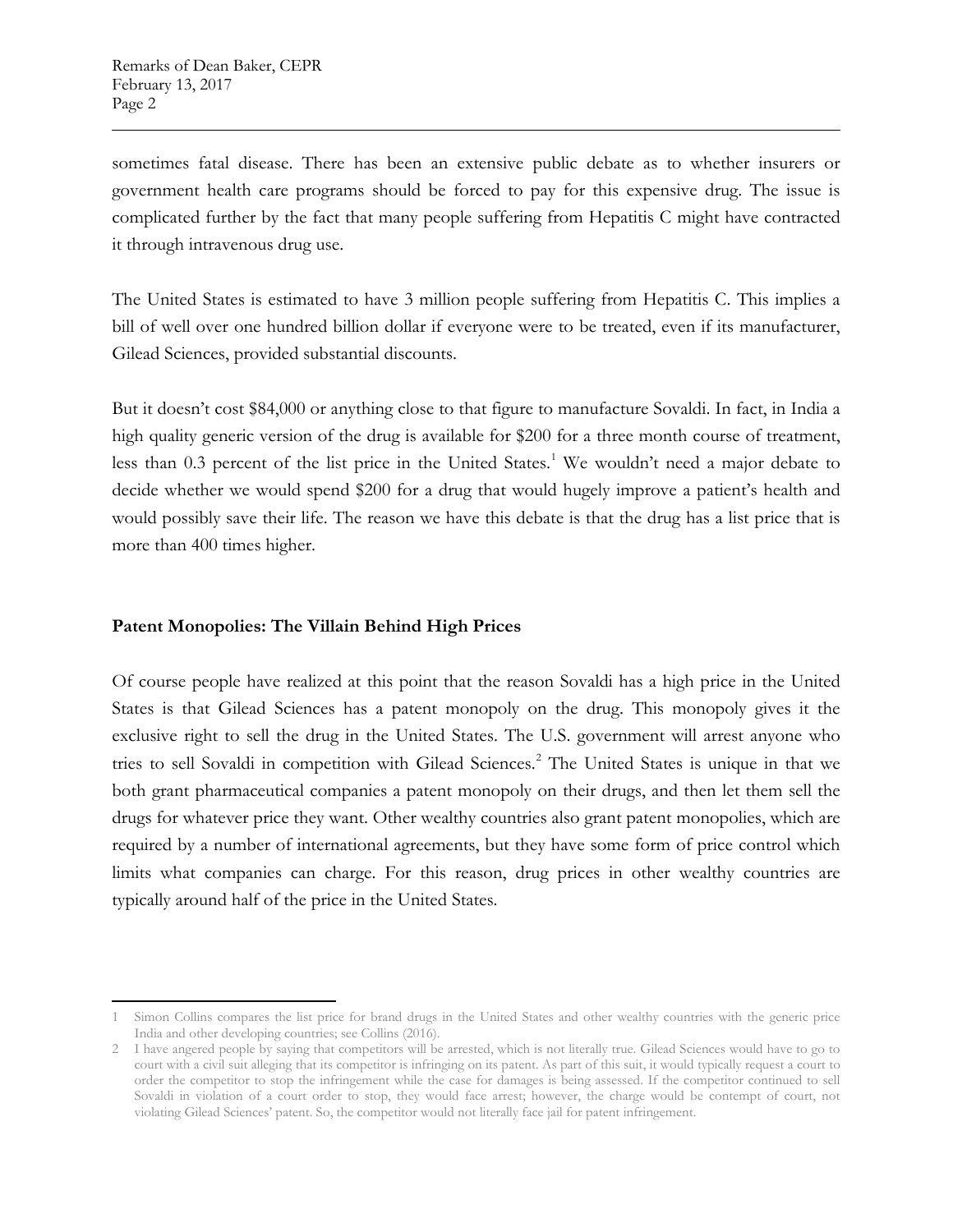My comments will refer largely to the United States. This is first and foremost because it is the market with which I am most familiar. However the same problems appear in other countries, even if they may not be as extreme as in the United States. Furthermore, it is the explicit goal of the United States government to use trade agreements like the Trans-Atlantic Trade and Investment Pact to raise the price of drugs in other countries to U.S. levels. So the United States may well represent the future for the prescription drug market in Sweden and the rest of Europe.

#### **Patent Monopolies as Incentive for Innovation**

The rationale for patent monopolies is to provide an incentive for drug companies to innovate. It is expensive to develop new drugs. Even if the industry has a tendency to exaggerate the cost, and downplay the extent to which they benefit from publicly financed research, they do encounter substantial expenses that they would not be able to recover if new drugs were sold in a free market.<sup>[3](#page-2-0)</sup> The question for critics of this system is whether there are feasible alternatives to patent monopolies that would be as effective in producing new drugs and would be less wasteful than the patent system. While we will not know the answer to this question until we actually have an alternative in place to provide a basis for comparison, there are strong reasons for believing that an alternative system would be vastly more efficient. In addition, a system in which drugs were sold at their free market price would forever end the situation where people are unable to afford drugs that are essential for their life or health.<sup>[4](#page-2-1)</sup>

#### **Problems of Patent Monopolies**

 $\overline{\phantom{a}}$ 

There are two distinct types of problems associated with patent monopolies. The first stems simply from the fact that the patent protected price makes drugs much more expensive for patients than the free market price. As a result, fewer patients have access to drugs they need and/or they have to go through more obstacles to gain access. The other set of problems stem from the behavior of drug companies to maximize their profits. This is often referred to as "rent-seeking" behavior. It amounts

<span id="page-2-0"></span><sup>3</sup> In the United States, much of the pre-clinical research is funded by the National Institutes of Health, which currently receive \$32 billion a year in federal funding. Sometimes public funding is also used to finance clinical trials, leaving relatively little risk and expense to the private sector. A dramatic example of this sort of public risk and private gain is the development of a vaccine for the Zika virus. Sanofi, the French pharmaceutical company, developed this vaccine through the clinical testing phase, under contract with the U.S. army. They are now likely to get an exclusive license to market the vaccine even though they had little, if any, of their own money at risk the development process.

<span id="page-2-1"></span><sup>4</sup> In the developing world, even the free market price will pose a serious obstacle for many patients. But in almost all cases this will be a problem that is soluble with the resources available to aid agencies.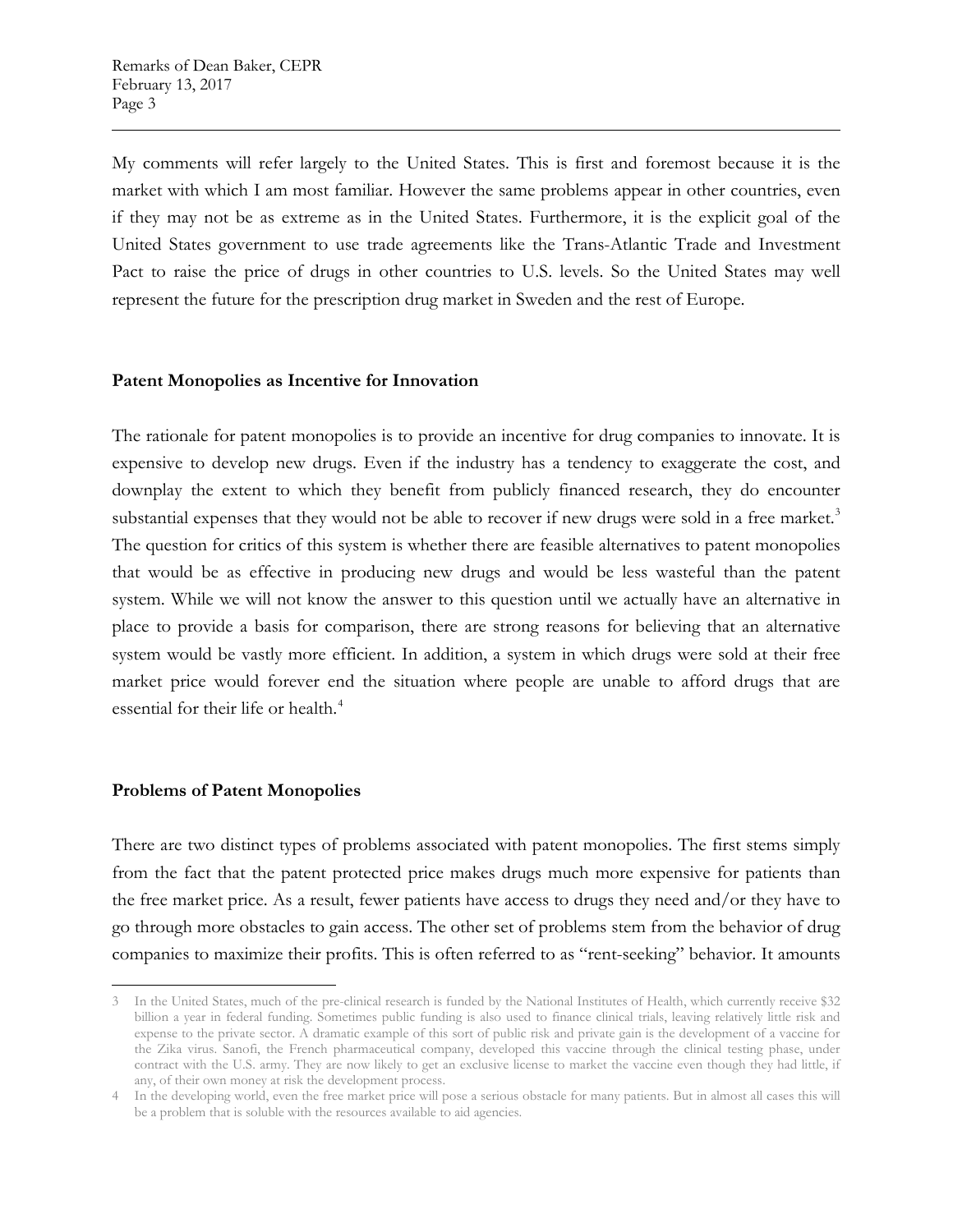to actions by drug companies which serve no productive use from an economic standpoint. Rentseeking behavior is exclusively redistributive. It allows drug companies to increase their profits at the expense of patients, insurers and governments.

It is worth noting that these points are completely standard in economic analyses of trade. If someone were to propose a 20 percent tariff on imported steel, any serious economist could quickly point out the loss to consumers as a result of this arbitrary increase in the price of steel. They would also point to rent-seeking activities by the steel companies, for example lobbying politicians to extend and increase the tariff, as a further source of waste. The same logic would apply to patent protection for prescription drugs, except the price increases are equivalent to tariffs of 1000 percent or even 10,000 percent of the free market price.<sup>5</sup> Unfortunately economists spend far more time worrying about the costs associated with 20 percent tariffs on things like steel than they do on patent monopolies for prescription drugs.

The first type of loss, from people having to pay high prices, takes several different forms. The most obvious is the case where people simply can't buy the drug because patent monopolies raise the price by several thousand percent above the free market price. The result is that people get worse health care and quite possibly die. But even those who might be able to afford the drug often suffer because of the high price. In the United States it is common for many lower income people to cut pills in half or to take them every other day in order to make a prescription go further. In many cases this can seriously undermine the effectiveness of the drug.

Even when people have reasonably good insurance they often have to battle their insurer to pay the cost of an expensive drug. This may mean that they have to go to a second physician to verify that an expensive drug is in fact necessary. In some cases an insurer has a policy where they will pay for a drug for a particular use, but not for the use prescribed by the doctor. This can lead doctors to put down a false diagnosis so that their patient is able to have their drug covered by the insurance company. Needless to say, this can create a problem for a patient in future treatment since it means they will have an inaccurate medical record.

There is also a massive gaming process whereby the drug companies try to get around insurers' efforts to discourage the use of an expensive drug. Sometimes the pharmaceutical company will provide coupons to cover patients' copayment, making them more likely to opt for an expensive

<span id="page-3-0"></span><sup>5</sup> It's also worth noting that the economic distortions are proportional to the square of the tariff. If a tariff is doubled, the resulting waste is increased four-fold.  $\overline{\phantom{a}}$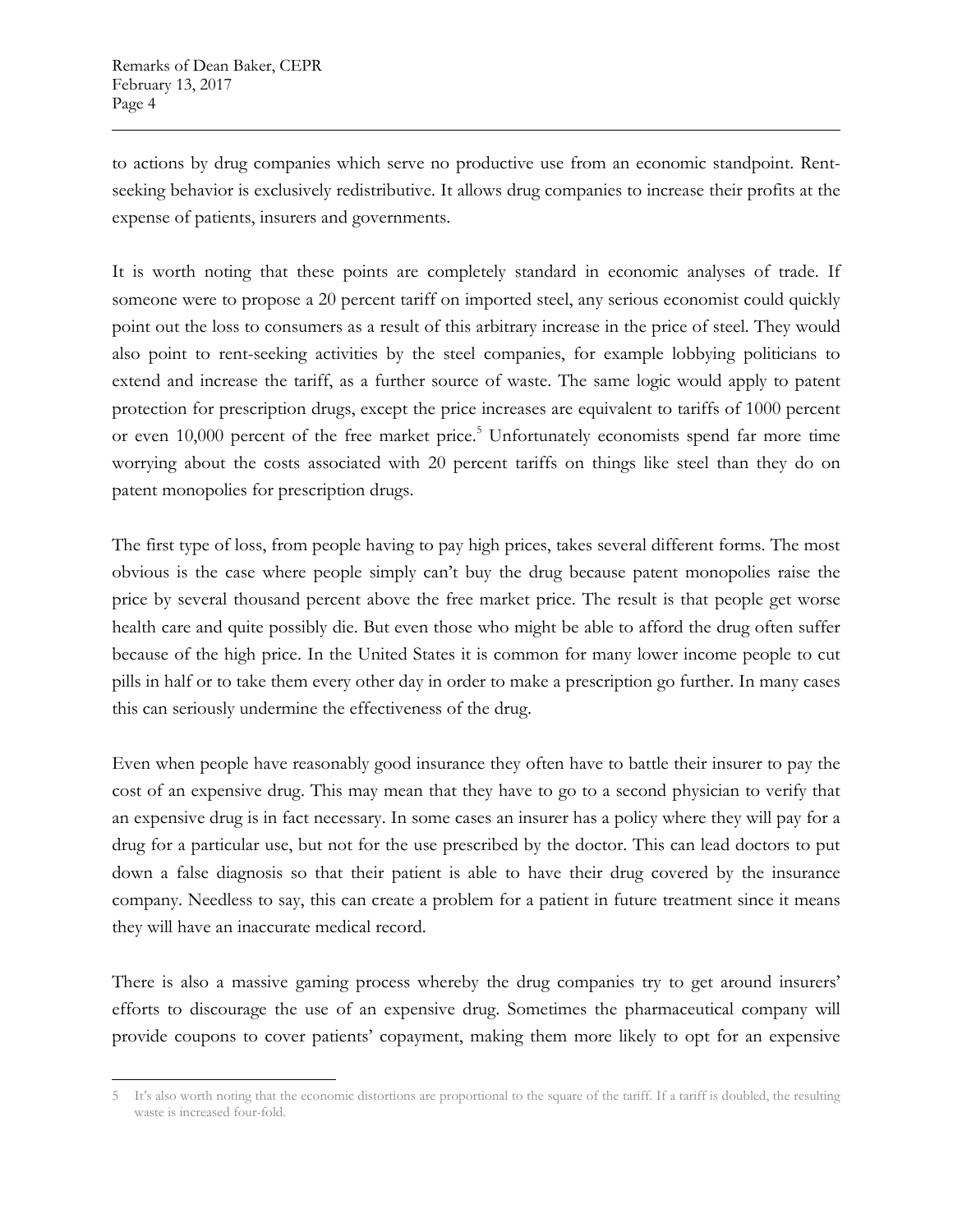drug and leave the insurers with the bill. When its patent on the allergy drug Claritin expired, Schering-Plough pushed to make it an over-the-counter drug not requiring a prescription. Since insurance generally doesn't cover the cost of over-the-counter drugs, this action meant that the generic versions of Claritin would likely cost patients more money than their co-pay on Schering-Plough's new patented product, Clarinex.

In addition to this gaming, the high price of patent protected drugs has created a whole industry of "pharmacy benefit managers" who act as intermediaries between insurers or hospitals and drug companies. They negotiate prices that typically are substantial discounts from the list prices, leaving the uninsured as the only ones who might actually pay the full list price. In any case, there would be no reason for the industry of pharmacy benefit managers to exist if prescription drugs were sold in a free market.

## **Costs on the Research Side Due to Rent-Seeking**

Science advances most quickly when the research is fully open. In this situation, the community of researchers can assess research and look for flaws and also quickly build upon interesting findings. Openness has no place in research supported by patent monopolies. It is in the interest of the pharmaceutical company to make available only the information needed to receive a patent. The test results it submits to the Food and Drug Administration (FDA) are kept secret from the public, with firms only disclosing the findings they choose to share. Needless to say, these results are likely to be ones that reflect well on their drugs, with the companies less likely to highlight results that question a drug's effectiveness or suggest it could be harmful.

This was the allegation in the case of the arthritis drug Vioxx, where the manufacturer allegedly concealed evidence the drug increased the risk of heart attack and stroke among patients with heart conditions. The result was a number of strokes and heart attacks that might have been prevented if doctors and patients knew of the risks associated with Vioxx. Drug companies also have an incentive to promote the use of their drug in situations where it may not be appropriate. Efforts to promote drugs for "off-label" use are a regular source of scandal in the business press.

A recent analysis that looked at five prominent instances in which it was alleged that either drug companies concealed information about their drugs or marketed them for inappropriate uses, found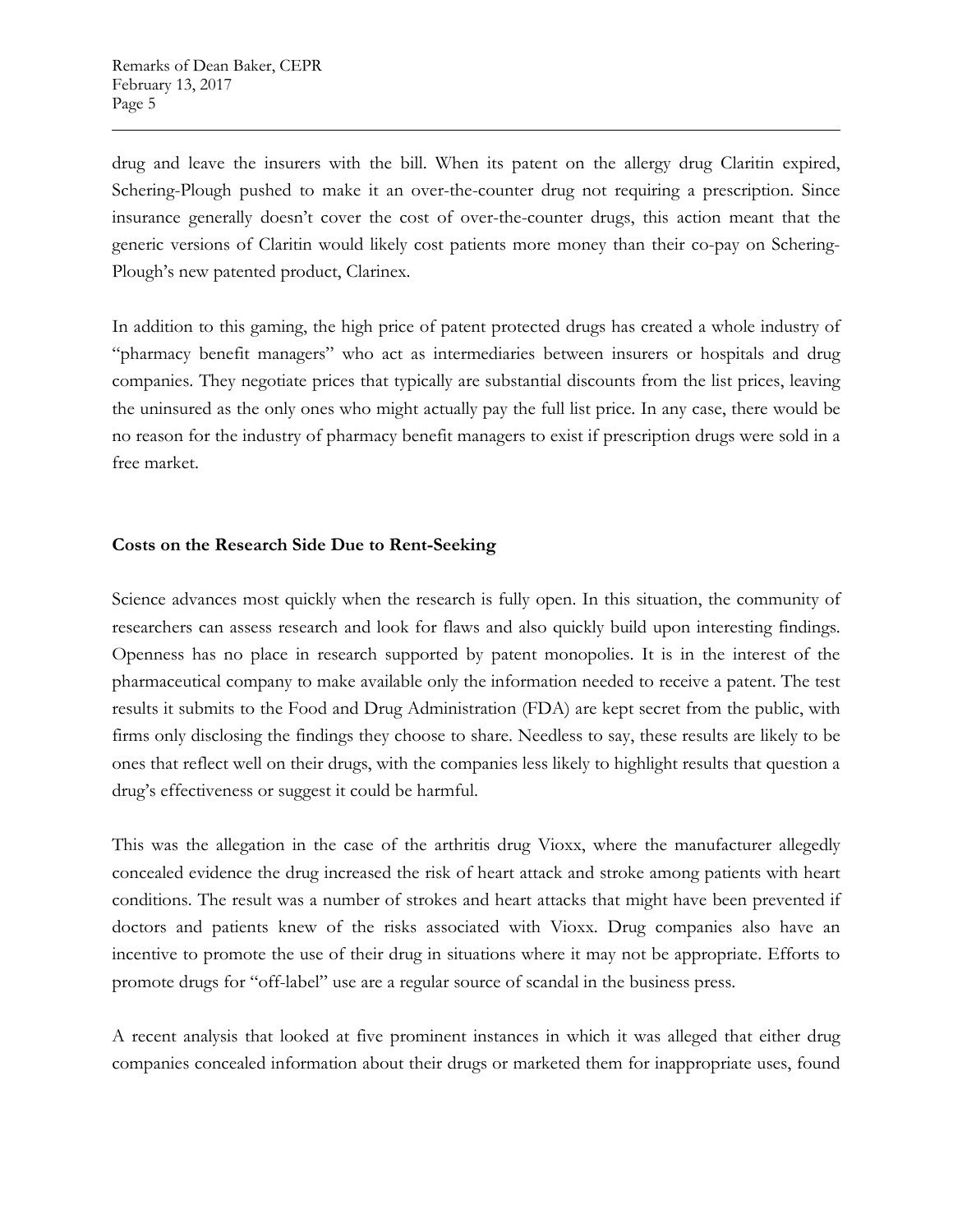that the cost born by patients was in the range of \$27 billion annually over the years  $1994-2008$ .<sup>[6](#page-5-0)</sup> While this estimate is far from precise, it suggests that the cost associated with improper drug use due to deliberate misrepresentations and mis-marketing is substantial, quite likely in the range of the amount spent by the industry on drug research. Also, it is worth repeating that these costs, in terms of bad health outcomes, are the result of deliberate actions stemming from the perverse incentives created by patent monopolies, not costs from the sort of mistakes that are an inevitable part of the research process.

Patent monopolies also distort the research process itself. Most obviously they encourage drug companies to pursue patent rents rather than finding drugs that meet the most urgent health needs. This means that if a pharmaceutical company produces a drug for a particular condition that earns large amounts of revenue, its competitors have a strong incentive to try to produce similar drugs for the same condition to capture a share of the rents.

For example, in the case of Sovaldi, Merck and AbbVie, along with several smaller drug manufacturers, are rushing to market alternatives to Sovaldi as treatments for Hepatitis C.[7](#page-5-1) In a context where Gilead Sciences, the maker of Sovaldi, has a monopoly on effective treatments for Hepatitis C, this sort of competition is highly desirable because it will lead to lower prices. However, if Sovaldi was being sold in a free market at \$200 to \$300 for a course of treatment, there would be little reason to waste the time of highly skilled scientists finding additional treatments for a condition where an effective drug already exists. If drugs were sold without patent protection, research dollars would usually be better devoted to developing a drug for a condition where no effective treatment exists than developing duplicative drugs for a condition that can be well-treated by an existing drug.

Patent protection also is likely to slow and/or distort the research process by encouraging secrecy. Research advances most quickly when it is open. However, companies seeking profits through patent monopolies have incentive to disclose as little information as possible in order to avoid helping competitors. This forces researchers to work around rather than build upon research findings. Williams (2010) found that the patenting of DNA sequences in the human genome project slowed future innovation and product development by between 20 to 30 percent.<sup>[8](#page-5-2)</sup>

Finally, relying on patent incentives to support medical research encourages drug companies to direct research toward finding a patentable product. This means that if evidence suggests that a

<span id="page-5-0"></span><sup>6</sup> Katari and Baker (2015).  $\overline{\phantom{a}}$ 

<span id="page-5-1"></span><sup>7</sup> See, for example, Investopedia (2015).

<span id="page-5-2"></span><sup>8</sup> Williams (2010).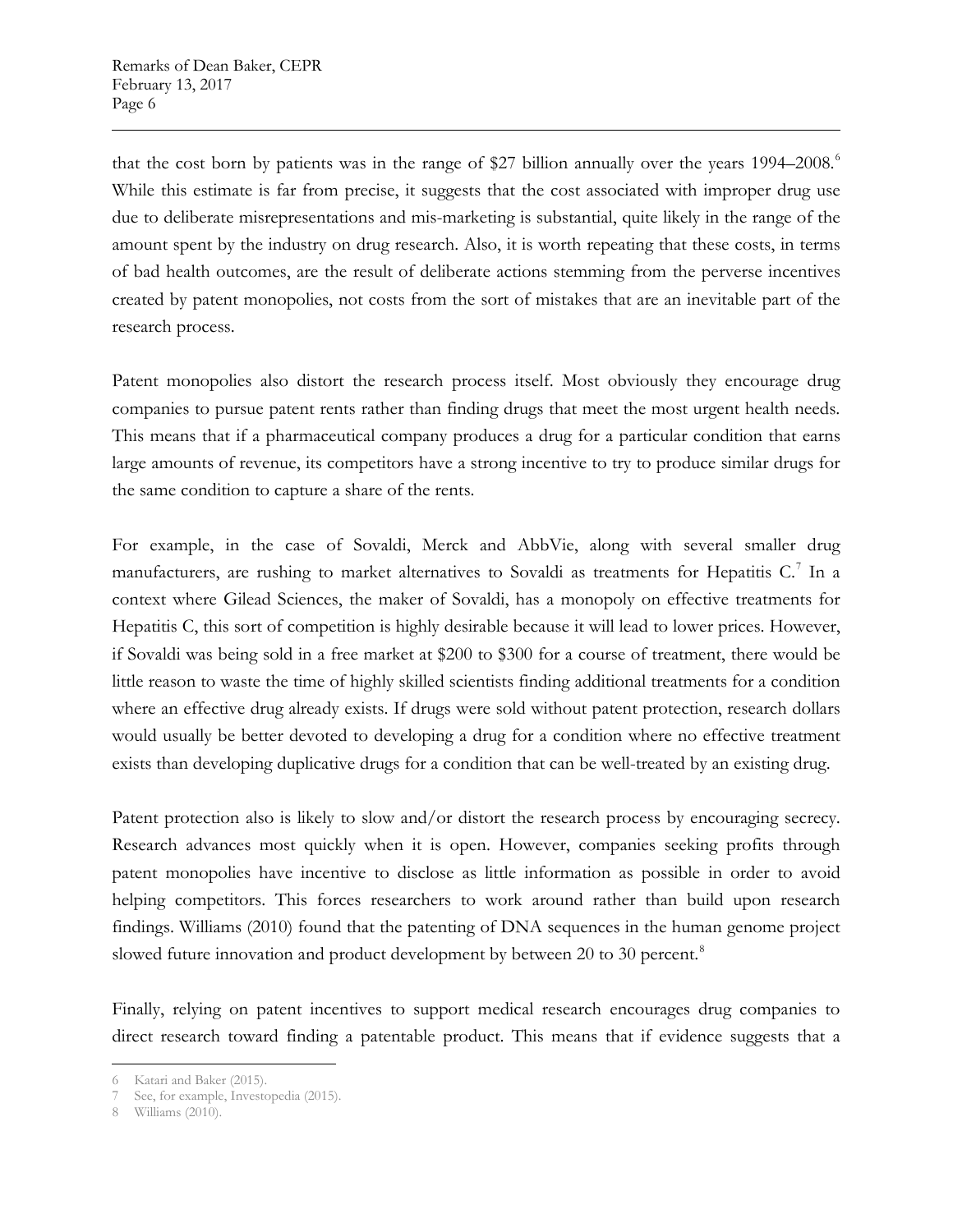condition can be most effectively treated through diet, exercise, environmental factors, or even old off-patent drugs, a pharmaceutical manufacturer would have no incentive to pursue this research.<sup>[9](#page-6-0)</sup> Ideally, the manufacturer would make this evidence publicly available so that researchers supported by the government, universities, or other non-profit organizations could pursue it, but there is little incentive for them to go this route. In fact, if they are concerned that such research could lead to an alternative to a patentable product that they might develop or be in the process of developing, their incentive is to conceal the research.

## **Lawyering and Lobbying: Other Forms of Patent-Induced Waste**

When the government is the payer, which is to some extent the case in the U.S., the willingness to pay for a particular drug can often be the outcome of a political battle, with the drug's producer working with patients to pressure the government to pay for drugs of questionable value.<sup>[10](#page-6-1)</sup> While the government in the U.S. plays a smaller role in providing health care than in most other wealthy countries, it nonetheless plays a huge role in shaping the market. It directly pays for drugs through Medicare, Medicaid, and other government health care programs, and can set standards that effectively require private insurers to pay for drugs. This gives the pharmaceutical industry a substantial incentive to be involved in the political process. According to Center for Responsive Politics, the pharmaceutical industry ranked 5th in campaign contributions to members of Congress in 2016.<sup>[11](#page-6-2)</sup> The broader category of health related industries ranked second, behind only finance, insurance, and real estate in total contributions to politicians.<sup>[12](#page-6-3)</sup>

Because this involves decisions on public health, the victory of drug companies is not just a question of getting more money at the expense of competitors or the general public. They may lobby for policies that are detrimental to public health in order to boost their profits. For example, pharmaceutical companies that produce pain relief medication have been leading the fight against medical marijuana. It turns out that marijuana is an effective substitute in many cases for prescription pain medications. In order to protect its market share, the industry is trying to keep a

<span id="page-6-0"></span><sup>9</sup> The U.S. and many other countries now allow for the patenting of a new use for an existing drug; however, there are still likely to be limits to the extent to which this might provide incentives for researching new uses of an old drug. If it turned out that a common drug, like aspirin, was an effective treatment for some other condition, it would be very difficult to keep people from using the cheap generic versions for the newly discovered treatment, even if it violated the patent.

<span id="page-6-1"></span><sup>10</sup> Pharmaceutical companies are often major funders of organizations established as support groups for victims of specific diseases and their families. These support groups are often encouraged to lobby insurers and the government to pay for expensive drugs sold by the sponsoring pharmaceutical company. See, for example, Nuñez (2006).

<span id="page-6-2"></span><sup>11</sup> Center for Responsive Politics (2016a).

<span id="page-6-3"></span><sup>12</sup> Center for Responsive Politics (2016b).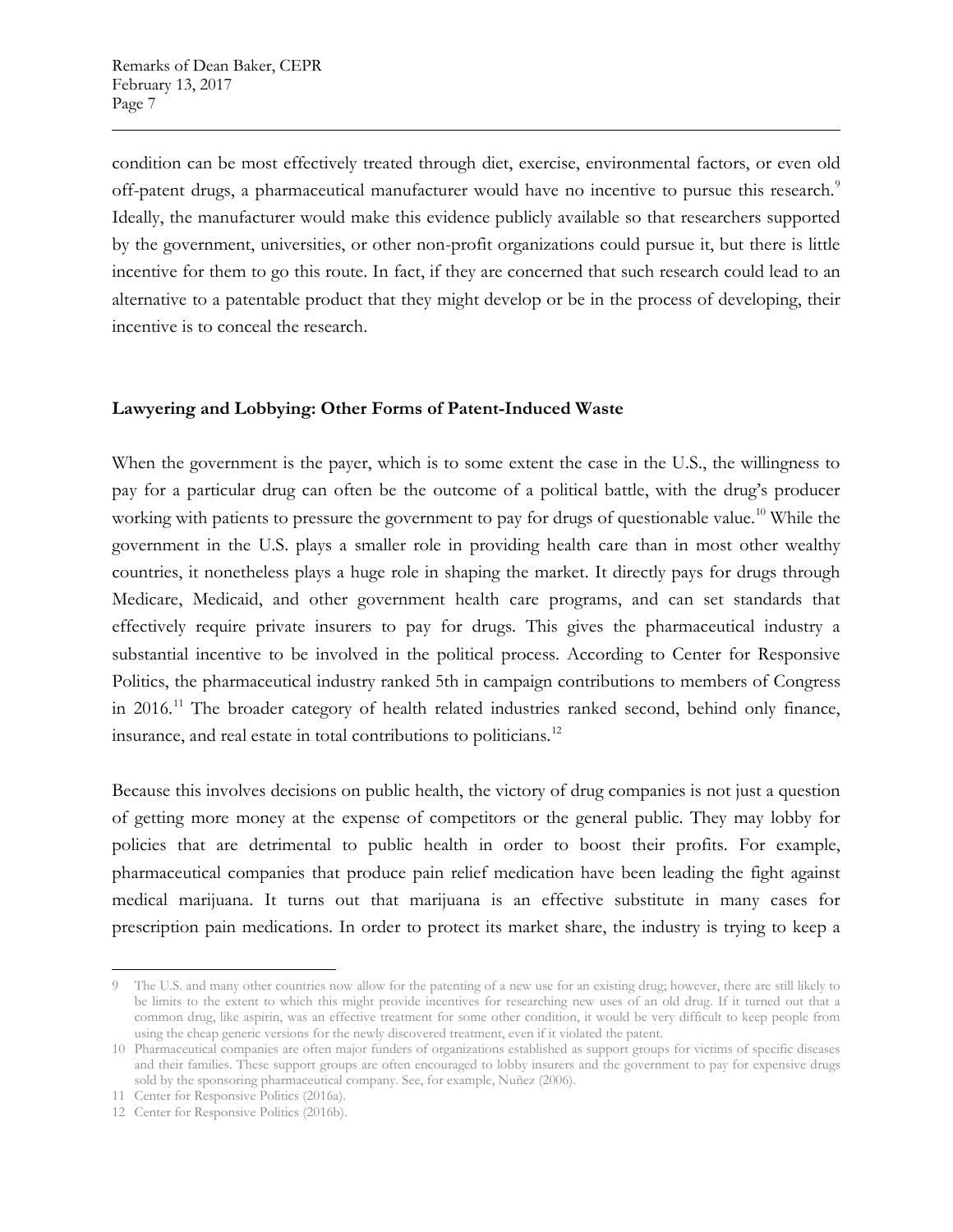major potential competitor off the market.<sup>[13](#page-7-0)</sup> There can be major consequences for public health as patients take stronger and more addictive medications when marijuana may be an effective treatment. Similarly, the industry uses its ties to disease groups to try to keep generic competitors from being covered by the government or insurers.<sup>[14](#page-7-1)</sup> This is precisely the sort of corruption that would be expected in a situation where there is such a huge gap between the monopoly price and the cost of production.

The fact that there is so much money as stake with patent protection in pharmaceuticals means that the sector is also a primary target for litigation. Pharmaceutical companies routinely bring suits to harass competitors, discourage generic competition, or to gain a slice of the patent rents associated with a highly profitable drug. The pharmaceutical and medical equipment industries together accounted for almost a quarter of the patent-related lawsuits over the years 1995–2014. The suits in the pharmaceutical sector also had the highest median damage settlement, with medical equipment coming in a close third just behind the telecommunication industry.<sup>[15](#page-7-2)</sup>

In any legal battle, there is a fundamental asymmetry between the situation of brand drug manufacturers, which have the right to sell a drug at monopoly prices for the duration of its patent protection, and potential generic entrants, who are looking to have the right to sell a drug in a competitive market. This means that the brand manufacturer stands much more to lose than the generic producer stands to gain. As a result, the brand producer has an incentive to spend much more on legal expenses than a potential generic competitor if doing so can block, or at least delay, generic competition. The brand producer also may attempt side payments as a way to discourage the entry by a generic competitor. While this collusion is illegal, it can be hard to detect, especially if the payment takes the form of a contract (e.g. the generic producer is paid to manufacture one of the brand manufacturer's drugs) which could have been reached without any collusion.

For all of the reasons discussed above, patent-supported research is particularly ill-suited for the pharmaceutical sector. The question is whether it is possible to design an alternative mechanism that can be equally effective in developing new drugs.<sup>[16](#page-7-3)</sup>

<span id="page-7-0"></span><sup>13</sup> Ingraham (2016).

<sup>14</sup> [Pollack](http://www.nytimes.com/2016/07/16/business/makers-of-humira-and-enbrel-using-new-drug-patents-to-delay-generic-versions.html) (2016).

<span id="page-7-2"></span><span id="page-7-1"></span><sup>15</sup> PricewaterhouseCoopers (2015).

<span id="page-7-3"></span><sup>16</sup> This discussion pursues the logic of directly funded research. There have been several proposals for creating a fund for prizes which would be used to buy out patents and place them in the public domain. While a prize system would have enormous advantages over the current system, most importantly because drugs would be available at their free market price, it shares some of the major drawbacks with the current patent system. Mainly, it would still encourage secrecy in the research process, because companies would have the same incentive as they do now to prevent their competitors from gaining the benefit of their research findings. The awarding of prizes may also prove problematic. The company that manages to patent a drug may not be the one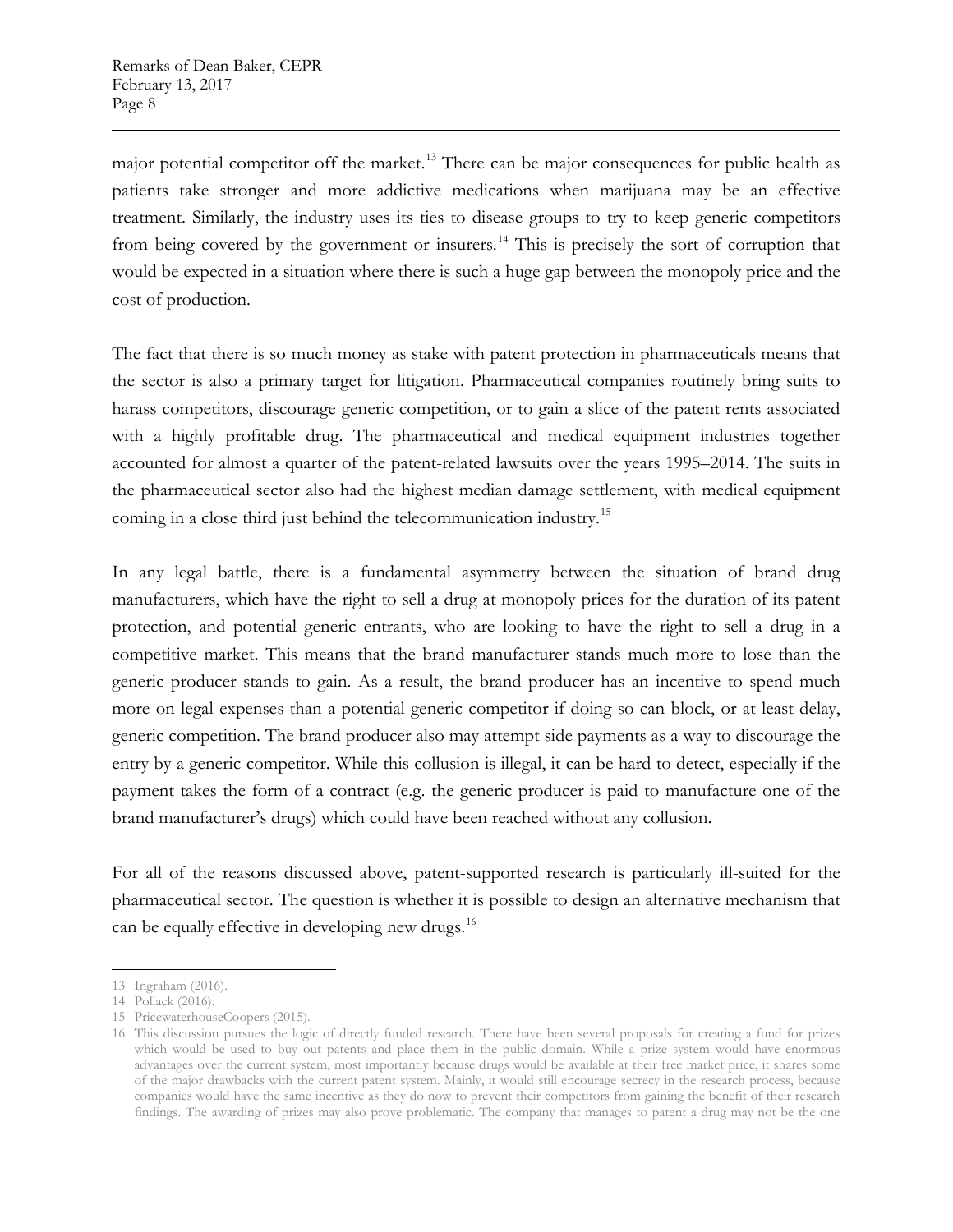## **Publicly Financed Pharmaceutical Research**

The basic logic of a system of publicly financed medical research would be that the government expand its current funding for biomedical research, which now goes primarily through NIH, by an amount that is roughly equal to the patent supported research currently being conducted by the pharmaceutical industry. Pharma, the industry trade group, puts this funding level at roughly \$50 billion or 0.3 percent of GDP, a figure that is also consistent with data from the National Science Foundation. That would be a reasonable target, with the idea that the public funding would eventually replace the patent-supported funding.<sup>[17](#page-8-0)</sup> Adding in research on medical equipment and tests would increase this figure by  $$12-15$  billion.<sup>[18](#page-8-1)</sup>

In order to minimize the risk of political interference and also the risk that excessive bureaucracy could impede innovation, it would be desirable that the bulk of this funding would be committed to private firms under long-term contracts (e.g.  $10-15$  years).<sup>[19](#page-8-2)</sup> This would allow for the imposition of clear rules that apply to all research directly or indirectly funded by the public sector, without a need for micro-management. The contracts would be subject to regular oversight for their duration, but the contractors would be free to set priorities for which lines of research to support. The contractors could also freely subcontract, just as the major pharmaceutical companies do now. They could also use their funds to buy research produced by other companies, just as the pharmaceutical industry does at present. As the period for a contract approached its end, the contractor could attempt to gain a new long-term contract. It would argue its case based on its track record with the prior contract.

The basic rules governing these contracts would be that all the results stemming from publicly financed research would be placed in the public domain, subject to copyleft-type restrictions.<sup>[20](#page-8-3)</sup> This

responsible for the key scientific breakthroughs responsible for its development. In principle, prizes could be awarded for important intermediate steps, and not just achieving a final endpoint, but this is likely to make the prize process complicated and contentious.

<span id="page-8-0"></span><sup>17</sup> It would be necessary to have some system of international coordination so that the U.S. was not funding research for the whole world. This would presumably involve some payments scaled to GDP, with richer countries paying a larger share of their income. While there would undoubtedly be some problems working through such a system, the current system of imposing patent and related protections on U.S. trading partners has not been quite contentious.

<span id="page-8-1"></span><sup>18</sup> National Science Foundation (2012).

<span id="page-8-2"></span><sup>19</sup> The use of private drug companies also a potentially valuable benefit from a political economy standpoint. There is no reason that the existing pharmaceutical companies could not bid for public research money, as long as they are prepared to abide by the conditions placed on this funding. This means that insofar as they are efficient in their conduct of research, they would be able to continue to exist and profit on this sort of system. This should reduce their political opposition to an alternative funding mechanism. Insofar as their expertise is primarily in marketing rather than developing drugs, they would run into difficulties under this proposed alternative system.

<span id="page-8-3"></span><sup>20</sup> Copyleft is a type of copyright developed by the Free Software Movement, under which copyrighted software can be freely used as long as any derivative software is also put in the public domain subject to the same condition. See GNU (2016).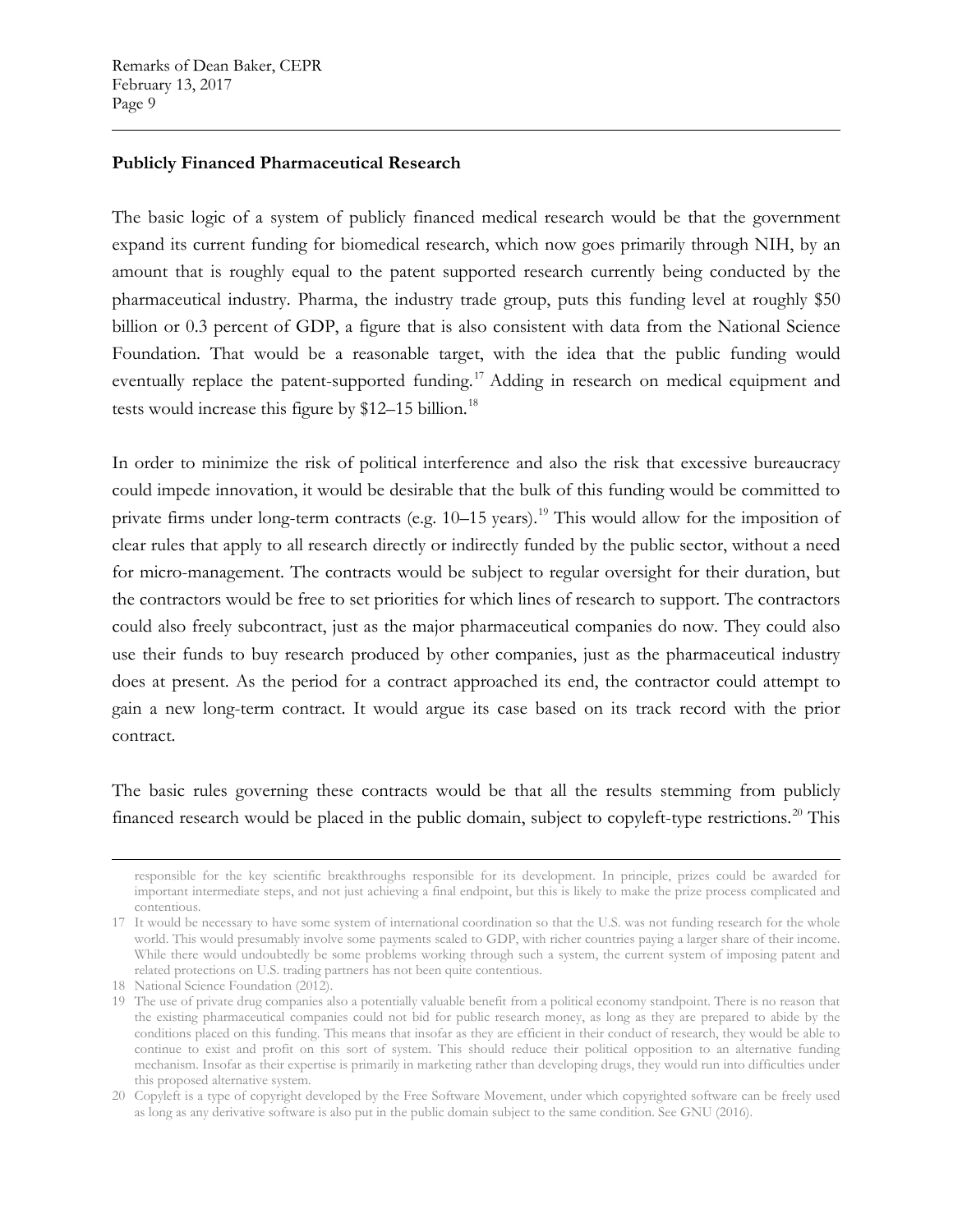means that any patents for drugs, research tools, or other intermediate steps developed by contractors or subcontractors, would be freely available for anyone to use, subject to the condition that they also would place any subsequent patents in the public domain. Similarly, test results used to get approval for a drug from Food and Drug Administration would be available for any generic producer to use to gain acceptance for their own product.

In addition to requiring that patents be placed in the public domain, there would also be a requirement that all research findings be made available to the public as quickly as practical. This means, for example, that results from pre-clinical testing be made available as soon as they are known, so that other researchers could benefit from the findings. This should prevent unnecessary duplication and allow for more rapid progress in research. These restrictions would apply to both direct contractors and any sub-contractors that were hired.<sup>[21](#page-9-0)</sup>

This disclosure requirement would not be a negative for participants in the context of this sort of open-source contract system. Because the goal is to generate useful innovations rather than procure a patent, a contractor would be able to make an effective case for the usefulness of their work even if competitors were the ones that ultimately used it to develop a useful drug or medical device. The incentive in this system is to disseminate any interesting findings as widely as possible in the hope that other researchers will be able to build upon them.

The contracting system in the Defense Department can be seen as a loose model for contracting in pharmaceutical research. When the Defense Department is planning a major project, such as a new fighter plane or submarine, it will typically sign a contract with a major corporation like General Electric or Lockheed. The contractor will generally subcontract much of the project, because it is not prepared to do all the work in-house. The same would be the case with a contractor doing research developing pharmaceuticals or medical equipment, although the expected results will be somewhat less clearly specified. While that is a disadvantage of contracting with medical research, because the outcomes will be less well-defined, a major advantage is that there would be no excuse for secrecy in the medical research process. There is a clear justification for secrecy in military research, because it wouldn't make sense to allow potential enemies to have access to the latest military technology. By contrast, biomedical research will be advanced more quickly by allowing the greatest possible access.

<span id="page-9-0"></span><sup>21</sup> This would be the sort of issue that would be examined in periodic reviews of contractors. If a contractor had excessive delays in posting findings on an ongoing basis, this would be grounds for revoking the contract. Contractors would also be held responsible for the behavior of any subcontractors, who would also be bound by the requirement to post findings in a timely manner.  $\overline{\phantom{a}}$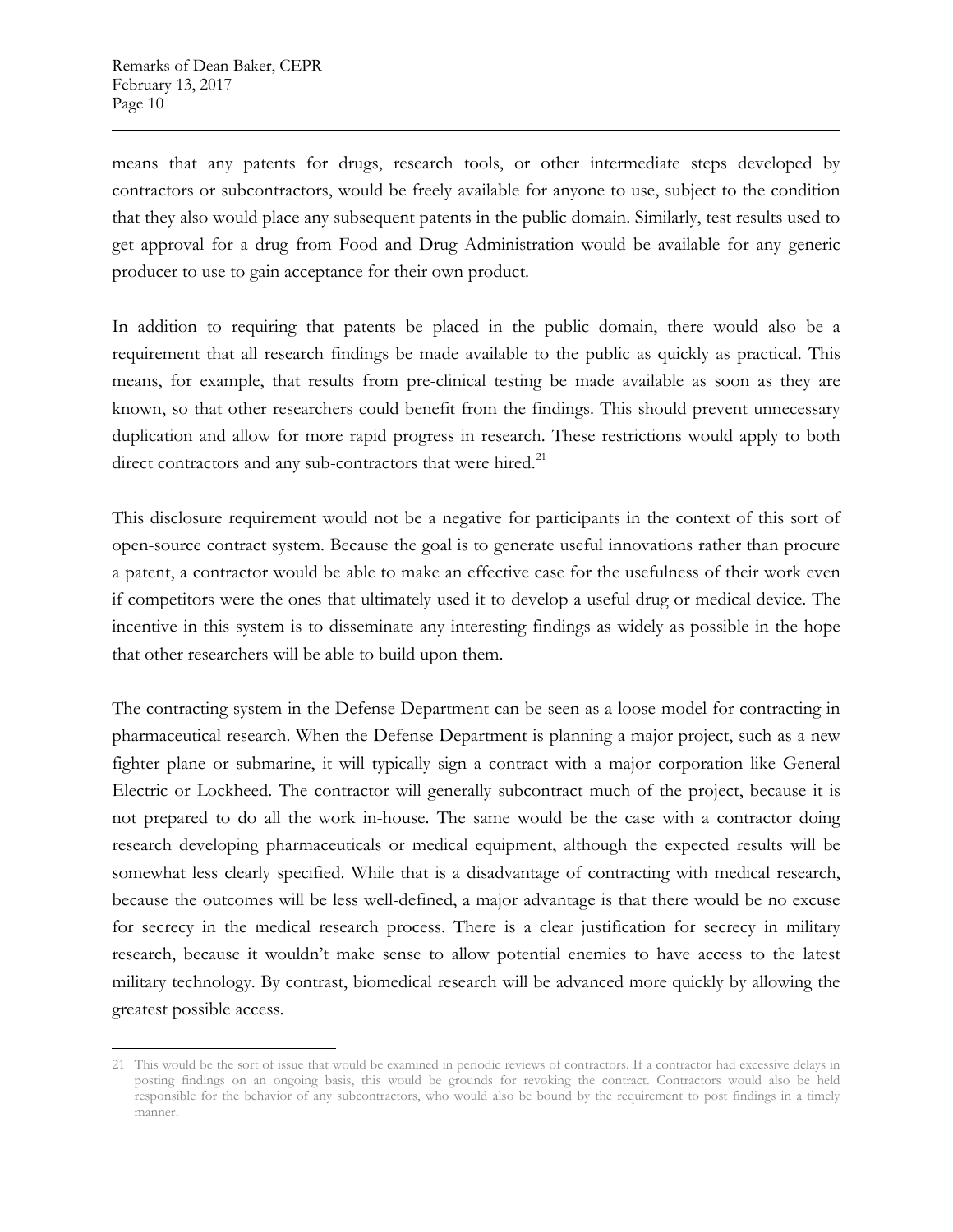Secrecy has often been an important factor allowing military contractors to conceal waste or fraud, because only a very select group of people have access to the specific terms of a contract and the nature of the work a company is doing. In the case of bio-medical research, there is no reason that the terms of the contract would not be fully public. And, all research findings would have to be posted in a timely manner. With such rules, it should be possible to quickly identify any contractor whose output clearly did not correspond to the money they were receiving from the government. For all the instances of waste and fraud in military contracting, it nonetheless has been effective in giving the U.S. the most technologically advanced military in the world.

Because the system of patent protection and rules on data exclusivity is now enshrined in a large number of international agreements that would be difficult to circumvent, it is important that an alternative system work around this structure. As proposed here, patent protection under current rules would still be available to drug companies conducting research with their own funds. However, they would run the risk that at the point where they have an FDA-approved drug, there is a new drug available at generic prices that is comparably effective. This sort of competition would likely force the company to sell its drug at a price comparable to the generic, leaving it little margin for recouping its research costs.

Simply the risk of this sort of generic competition should make the current system of patentfinanced drug development unprofitable, especially if the industry's claims about its research costs are anywhere close to being accurate. In this way, the existing rules on patents can be left in place, even as a new system of publicly financed research comes to dominate the process of drug development.

## **The Cost-Benefit Arithmetic of an Alternative System**

The simple arithmetic summing the extra costs, deadweight losses, and wasteful rent-seeking behavior associated with patents, and comparing it to the amount of actual research that is funded, suggests the opportunity for large gains through an alternative system. The first and most obvious advantage is that all the drugs and medical equipment developed through this process would be immediately available at free market prices. Instead of costing hundreds of thousands of dollar a year, breakthrough cancer drugs might cost \$1,000 a year, or even less. The cost would be the price of safely manufacturing these drugs and with very few exceptions, that cost would be quite low. With drugs selling at prices that even middle-income families could readily afford, the whole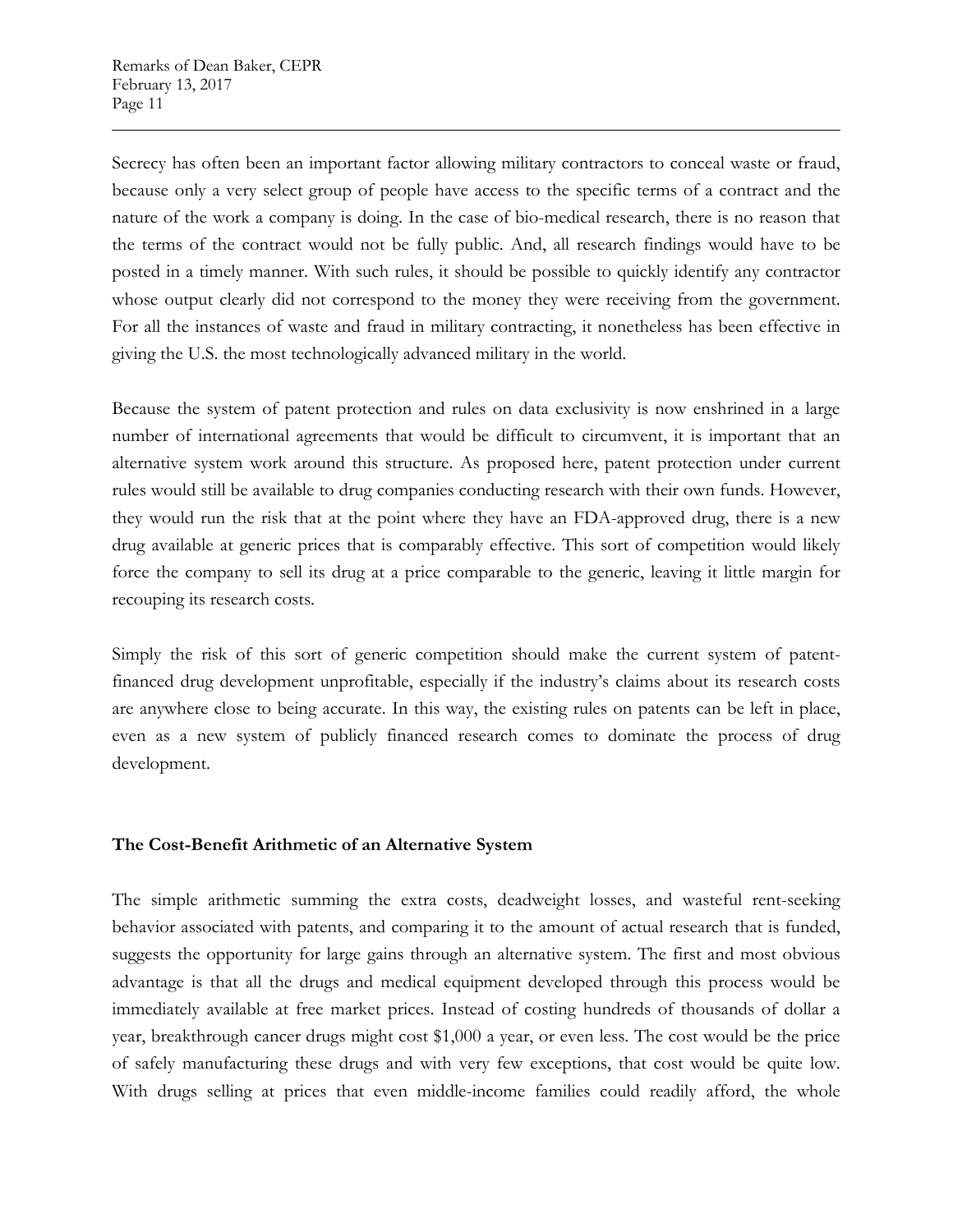industry of middle-men that has grown up around mediating between the drug companies and insurers, hospitals, and patients would disappear. There would be no need for it.

This would also end the horror stories that many patients must now endure as they struggle to find ways to pay for expensive drugs even as they suffer from debilitating or potentially fatal diseases. Doctors also would not be forced to compromise in prescribing a drug they consider inferior because it will be covered by a patient's insurance when the preferred drug is not. Also, doctors would likely make better informed prescribing decisions because no one would stand to profit by having them prescribe a drug that may not provide the best treatment for their patient.

A similar story would apply to the use of medical equipment. In almost all cases, the cost of manufacturing the most modern medical equipment is relatively cheap. The cost of usage is even less. For example, the most modern screening equipment only involves a small amount of electricity a limited amount of a skilled technician's time, and the time of a doctor to review the scan. Instead of a scan costing thousands of dollars, the cost would likely be no more than \$200–\$300. Here also, the price would then be a minor factor in deciding how best to treat a patient. A doctor would naturally recommend the device that best meets the patient's needs. And in a context where no one has an incentive to mislead about the quality of the equipment, the doctor is likely to make better choices. The same would be the case with various lab tests, all of which would be available at their free market price. With few exceptions, this would be a trivial expense compared to the current system.

**Table 1** below shows the potential gains from replacing patent supported research with direct public funding under three alternative sets of assumptions.

| <b>TABLE 1</b>                                          |                    |               |                    |  |  |  |  |  |  |  |  |
|---------------------------------------------------------|--------------------|---------------|--------------------|--|--|--|--|--|--|--|--|
| Gains from Ending Patent Protection for Pharmaceuticals |                    |               |                    |  |  |  |  |  |  |  |  |
| (billions of 2016 dollars)                              |                    |               |                    |  |  |  |  |  |  |  |  |
|                                                         | <b>High Saving</b> | Middle Saving | <b>Low Savings</b> |  |  |  |  |  |  |  |  |
| Drugs                                                   |                    |               |                    |  |  |  |  |  |  |  |  |
| Current spending                                        | \$430.0            | \$430.0       | \$430.0            |  |  |  |  |  |  |  |  |
| Patent free cost                                        | \$43.0             | \$64.5        | \$86.0             |  |  |  |  |  |  |  |  |
| Additional research                                     | \$37.5             | \$50.0        | \$75.0             |  |  |  |  |  |  |  |  |
| Net saving                                              | \$349.5            | \$315.5       | \$269.0            |  |  |  |  |  |  |  |  |
| Reduction in Deadweight Loss                            | \$475.70           | \$140.10      | 60.1               |  |  |  |  |  |  |  |  |

Source and notes: Bureau of Economic Analysis (2016) and author's calculations; see text. The 2016 spending level is a projection from the Centers for Medicare and Medicaid Services. The estimate for current research spending is taken from data for 2012 from the National Science Foundation and increased by 20 percent to account for growth between 2012 and 2016.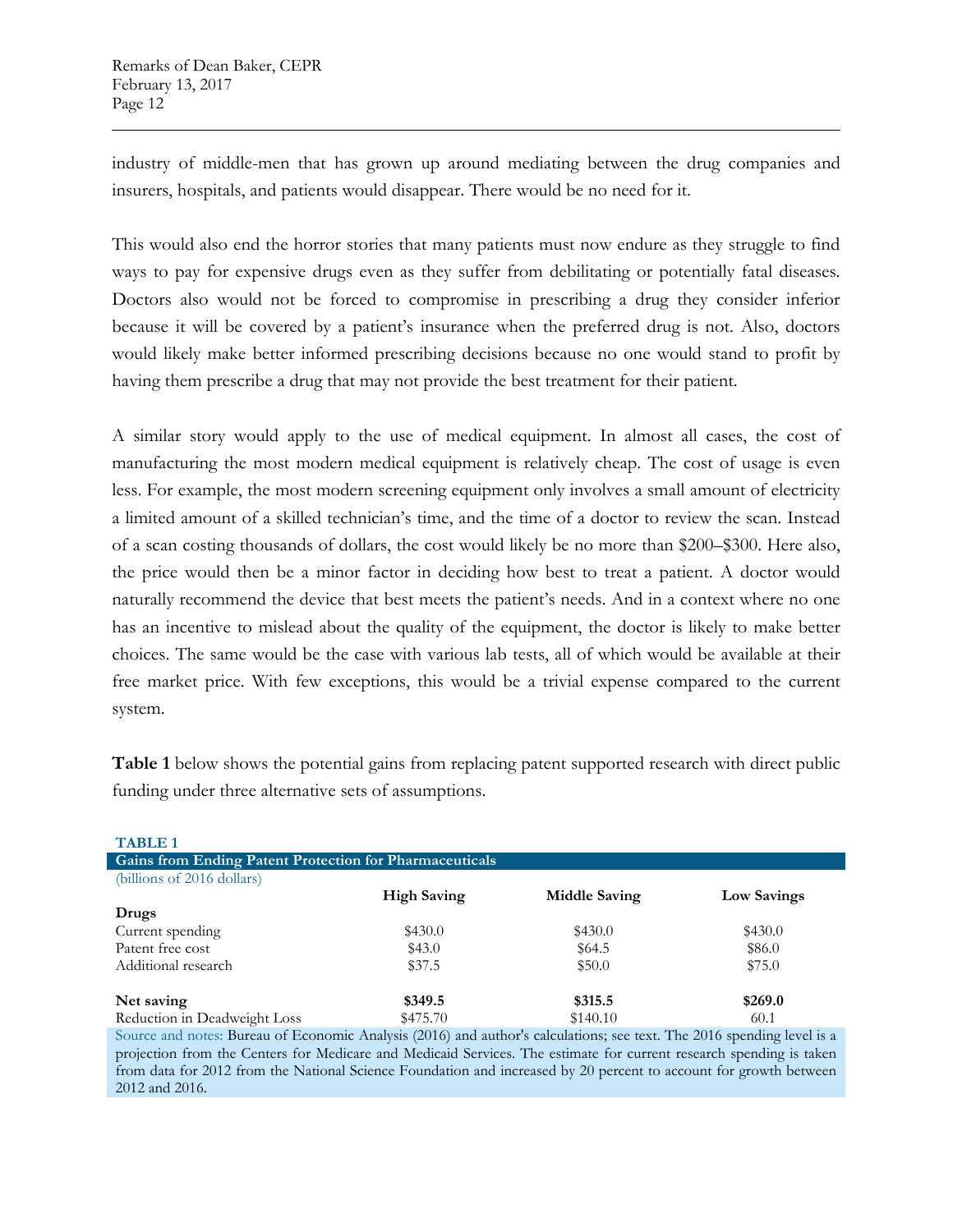The most optimistic scenario, shown in column 1, assumes that 75 cents of public spending on research is roughly equivalent to one dollar of spending financed by patent monopolies. The greater efficiency would be based on the idea that increased openness and the elimination of unnecessary duplication led to more effective research. It also assumes that prescription drugs would sell for 10 percent of their current price without any patent or related protections.<sup>[22](#page-12-0)</sup> In this case, the implied annual savings in the United States would be \$349.5 billion. Adding in the reduction in deadweight loss from a prior set of calculations brings the total benefits to more than \$800 billion a year.<sup>[23](#page-12-1)</sup>

Column 2 shows an intermediate scenario in which \$1.00 of public money for research is needed to replace \$1.00 of patent supported research. This case assumes that prescription drugs would cost 15 percent as much to produce as they do today if all patent and related protections were eliminated. In this case the savings would be \$315.5 billion. Adding in the reduction in deadweight loss brings the total net benefit to more than \$450 billion a year.

Column 3 shows a scenario in which it takes \$1.50 of public money to replace \$1.00 of patent supported research. This implies that because money is going through the government, the research process becomes hugely less efficient than is currently the case. This is in spite of the fact that the research is now fully open, so that all researchers can benefit quickly from new findings, and a main motivation for unnecessary duplicative research has been eliminated. This scenario assumes that it would cost 20 percent as much to manufacture drugs in a world without patent and related protections as is the case at present. In this scenario, the savings would still be \$269 billion annually or 1.5 percent of GDP. Adding in the reduction in deadweight loss in the most inelastic scenario would put the total net benefit at \$329 billion annually.

The next set of rows shows the additional benefits from publicly funded research for medical equipment. The assumption in all three cases is that the cost of buying and using this equipment would fall by 70 percent if it was sold in a free market. The 2016 spending level is a projection from the Center for Medicare and Medicaid Services. The estimate for current research spending is taken from data for 2012 from the National Science Foundation and increased by 20 percent to account growth between 2012 and 2016. The optimistic scenario assumes that 75 cents in publicly funded research is equivalent to a dollar of patent-supported research. The middle scenario assumes that they are equally effective, and pessimistic scenario assumes that \$1.50 in publicly funded research is

<span id="page-12-0"></span><sup>22</sup> It is worth noting that with some drugs the price may be high currently not because the compound itself is subject to patent protection, but rather one of the inputs. The implicit assumption in this discussion is that the inputs would also be in the public domain because they would have been produced with public funding.  $\overline{\phantom{a}}$ 

<span id="page-12-1"></span><sup>23</sup> These calculations can be found in Baker (2016), chapter 5.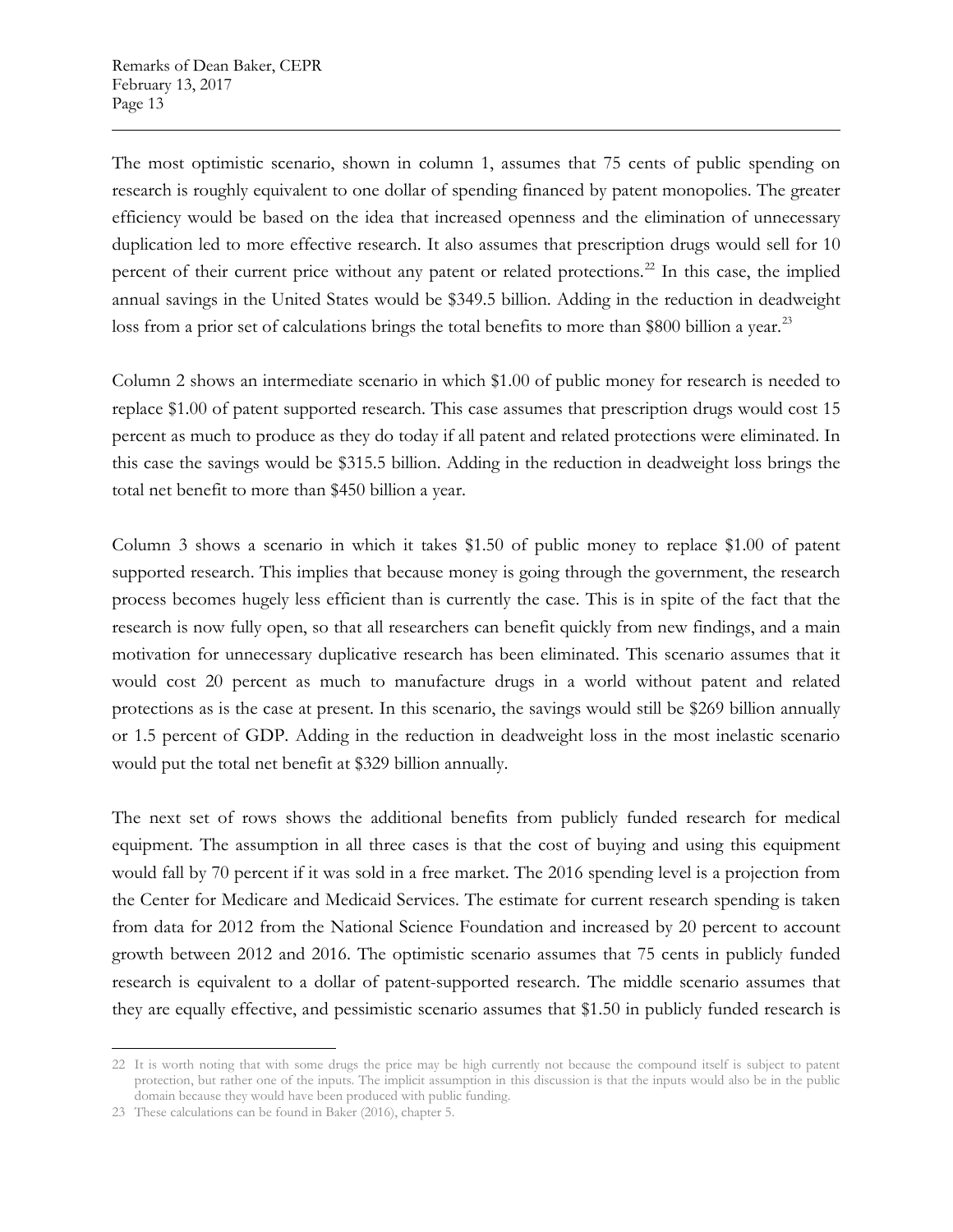needed to replace \$1.00 in patent supported research. In these cases, the net annual savings in optimistic, middle, and pessimistic scenarios would be \$24.1 billion, \$20.4 billion, and \$12.9 billion, respectively.[24](#page-13-0)

While publicly financed research would require the government directly commits funding for research, it should not be necessary to secure additional tax revenue. The government already directly or indirectly pays for a large portion of prescription drug expenditures through Medicare, Medicaid and various other health care programs. In addition, it effectively subsidizes private spending on drugs as a result of the tax-deductible status of employer provided health insurance and various other tax deductions. **Table 2** shows the Centers for Medicare and Medicaid Services (CMS) projections for 2016 spending on prescription drugs and medical equipment by source.<sup>[25](#page-13-1)</sup> It also shows the assumed savings in each case.

| <b>TABLE 2</b>                                                                                                  |         |                                 |                         |                                |          |          |                                          |                                   |  |  |  |  |
|-----------------------------------------------------------------------------------------------------------------|---------|---------------------------------|-------------------------|--------------------------------|----------|----------|------------------------------------------|-----------------------------------|--|--|--|--|
| <b>Savings to the Government from Publicly Supported Research for Pharmaceuticals</b>                           |         |                                 |                         |                                |          |          |                                          |                                   |  |  |  |  |
| (billions of 2016 dollars)                                                                                      |         |                                 |                         |                                |          |          |                                          |                                   |  |  |  |  |
|                                                                                                                 |         |                                 | <b>Health Insurance</b> |                                |          |          |                                          |                                   |  |  |  |  |
| Year                                                                                                            | Total   | $Out-of-$<br>Pocket<br>Payments | Total                   | Private<br>Health<br>Insurance | Medicare | Medicaid | Other<br>Health<br>Insurance<br>Programs | Other<br>Third<br>Party<br>Payers |  |  |  |  |
| Projected                                                                                                       |         |                                 |                         |                                |          |          |                                          |                                   |  |  |  |  |
| Spending                                                                                                        | \$342.1 | \$48.3                          | \$291.8                 | \$142.0                        | \$105.2  | \$33.8   | \$10.8                                   | \$2.0                             |  |  |  |  |
| Savings                                                                                                         | \$126.4 | \$7.7                           |                         | \$22.7                         | \$73.6   | \$16.9   | \$5.4                                    |                                   |  |  |  |  |
| Source and notes: Centers for Medicare and Medicaid Services (2014) and author's calculations, in Baker (2016). |         |                                 |                         |                                |          |          |                                          |                                   |  |  |  |  |

For Medicaid and other government programs, the assumed savings are 50 percent on both drugs and medical equipment, based on the fact that these programs typically pay substantially lower prices for drugs than private insurers. In the case of Medicare, the assumed savings are 70 percent on drugs and 50 percent on medical equipment, under the assumption that insurers within the program pay somewhat lower prices drugs than insurers not connected with Medicare. In the case of private insurers and the out-of-pocket payments, it is assumed that the savings to the government will be equal to 16 percent of current payments for drugs 14 percent for medical equipment. This uses the assumption that drug prices will fall 80 percent if not subject to patent protection and the price of medical equipment will fall by 70 percent. The calculation further assumes that 20 percent of this

<span id="page-13-0"></span><sup>24</sup> Even these calculations don't fully capture the potential benefits from having drugs sold in a free market. CMS projects that private insurers will pay just over \$150 billion for prescription drugs and medical equipment in 2016. With insurance expenses averaging more than 20 percent of benefits paid out, if these combined payments fell by \$100 billion, it would imply savings of more than \$20 billion in the administrative costs of insurers.

<span id="page-13-1"></span><sup>25</sup> Centers for Medicare and Medicaid Services (2014).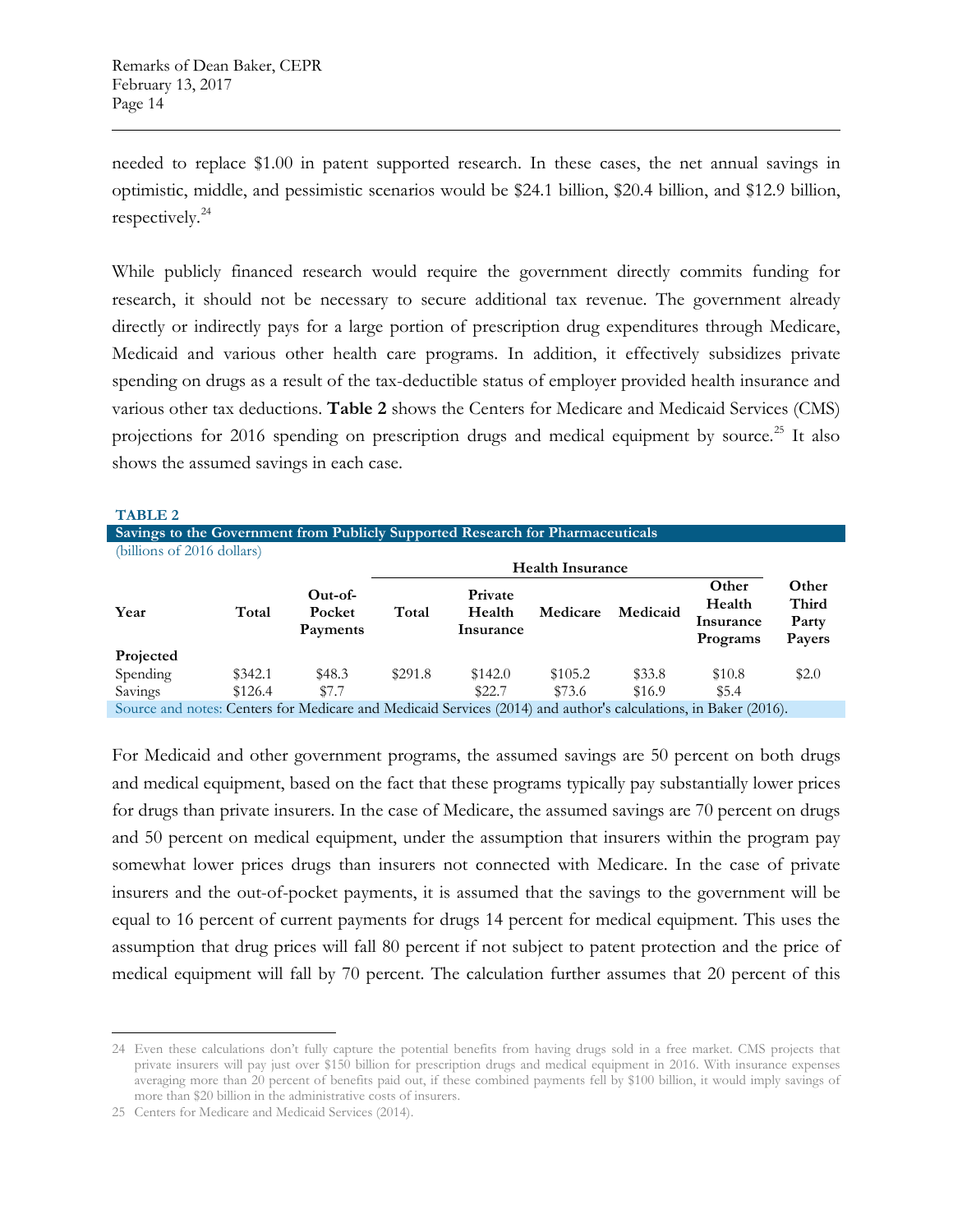saving accrues to the government in the form of higher tax revenue, because less money will be deducted for health care expenditures.

Even with these relatively conservative assumptions the savings to the government based on the 2016 projections would still be over \$139 billion.<sup>26</sup> This substantially exceeds the amount of public funding that would be needed to replace patent supported research in even the most pessimistic scenario described above. This means that the savings to the government from having drugs sold in a free market without patent or related protections should be more than enough to support a system of publicly funded drug development. There would be no need for additional tax revenue even in a relatively pessimistic scenario.

It is possible that there could be some short-term need for additional funding due to the lag between research spending and the development of new drugs. At least initially, there would be no savings from publicly funded research because all the drugs being sold would still be subject to the same protections as they are today. The savings would only accrue over time as new drugs were produced through the public system and being sold at free market prices. For this reason, a switch to direct public funding of research may at least initially increase budget deficits, even if it led to substantial savings over a longer time frame.

# **Publicly Funded Clinical Trials**

Switching all at once to a system of fully funded research would likely be a difficult step both politically and practically. This would involve a radical transformation of a massive industry of a sort that is rarely seen in the U.S. or anywhere else. Fortunately, there is an intermediate step that can be used to advance toward a system of fully funded research which would offer enormous benefits in its own right.

There is a simple and basic divide in the research process between the pre-clinical phase of drug development and the clinical phase. The pre-clinical phase involves the development of new drugs or new uses of existing drugs and preliminary tests on lab animals. The clinical phase involves testing on humans and eventually proceeding to the FDA approval process if the earlier phases of testing are successful. The clinical testing phase accounts for more than 60 percent of spending on research,

<span id="page-14-0"></span><sup>26</sup> These calculations are based on CMS projections of spending on prescription drugs. Data from the Bureau of Economic Analysis show spending levels that are more than 30 percent higher. A calculation of savings based on the Bureau of Economic Analysis spending levels would therefore be correspondingly higher.  $\overline{\phantom{a}}$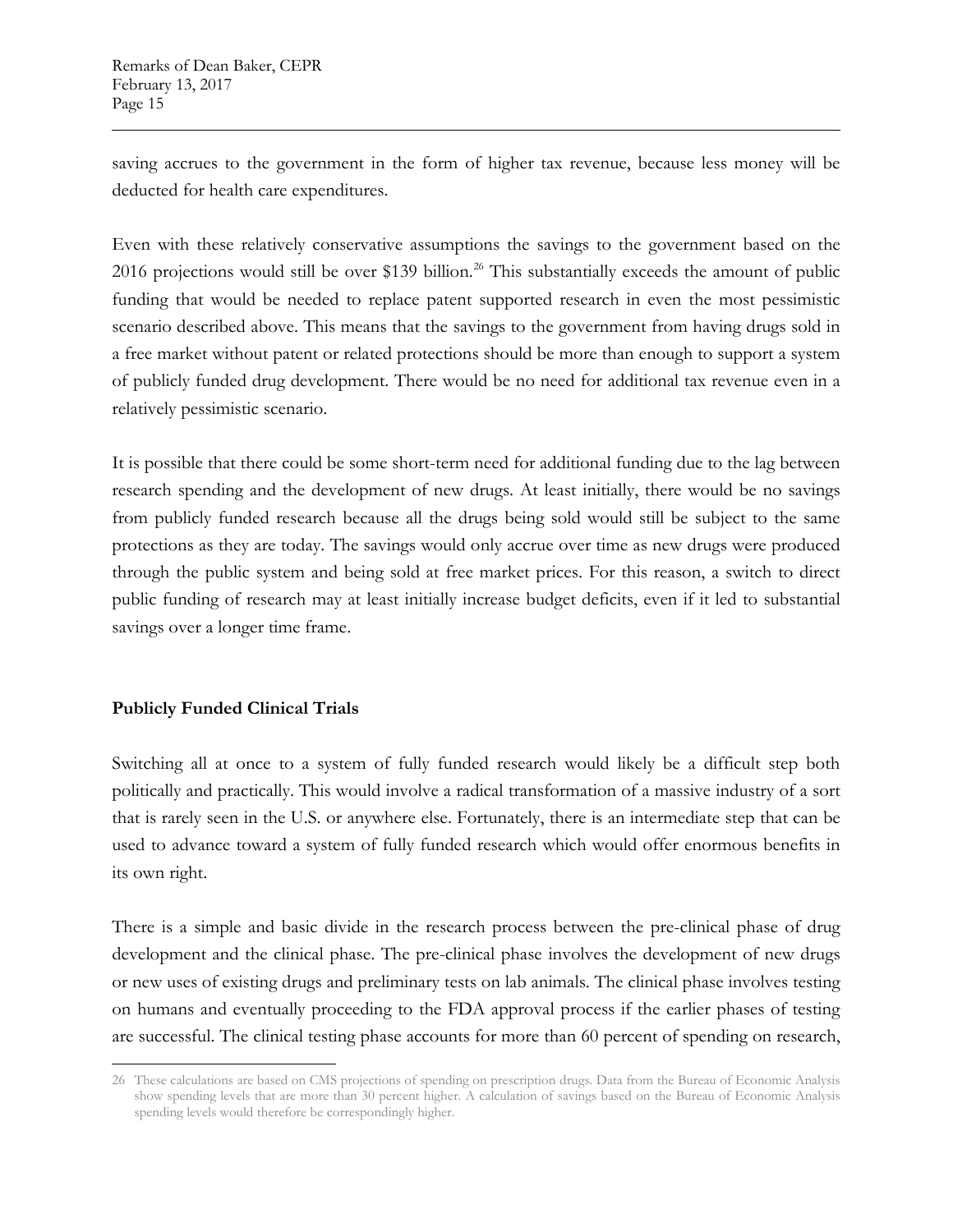although this number is reduced if a return is imputed on the pre-clinical testing phase, because there is a considerably longer lag between pre-clinical expenditures and an approved drug than with clinical tests.

The clinical testing process involves a standard set of procedures, and is therefore far more routinized than the pre-clinical portion of drug development. For this reason, the clinical testing portion of the drug development process could be more easily adapted to a program of direct public funding. The model could be the same as discussed earlier, with the government contracting on a long-term basis with existing or new drug companies. However, the contracts would specify the testing of drugs in particular areas. As was the case described earlier, all results would be fully public, and all patent and related rights associated with the testing process would be put in the public domain subject to copyleft-type rules. This would likely mean that in many cases the contracting companies would have to buy up rights to a compound(s) before they initiated testing, because another company held a patent on it.

There are many advantages to separating out the clinical testing portion of drug development rather than attempting to fully replace patent supported research all at once. First, it would be much easier to slice off particular areas to experiment with public funding. For example, it should be possible to set aside a certain amount of funding for clinical trials for new cancer or heart drugs without worrying about fully replacing private support for research in these areas. Also, it should be possible to obtain dividends much more quickly in the form of new drugs being available at generic prices. The time lag between the beginning of preclinical research and an approved drug can be as long as 20 years. The clinical testing process typically takes less than eight years and can be considerably shorter if a drug's benefits become quickly evident in trials.

Another important early dividend from the public funding of clinical trials is that the results of these trials would be posted as soon as they are available. This means that researchers and doctors would not only have access to the summary statistics showing the success rates in the treatment group relative to the control group, but they would also have access to the data on specific individuals in the trial.<sup>[27](#page-15-0)</sup> This would allow them to independently analyze the data to determine if there were differences in outcomes based on age, gender, or other factors. It would also allow for researchers to determine the extent to which interactions with other drugs affected the effectiveness of a new drug.

<span id="page-15-0"></span><sup>27</sup> Some information on individuals may have to be put into categories (e.g. between the age of 25 and 34, rather than a specific age) in order to preserve the anonymity of particular patients. With rare diseases, these categories may have to be fairly broad, but it will still be possible to disclose car more information than is currently available.  $\overline{\phantom{a}}$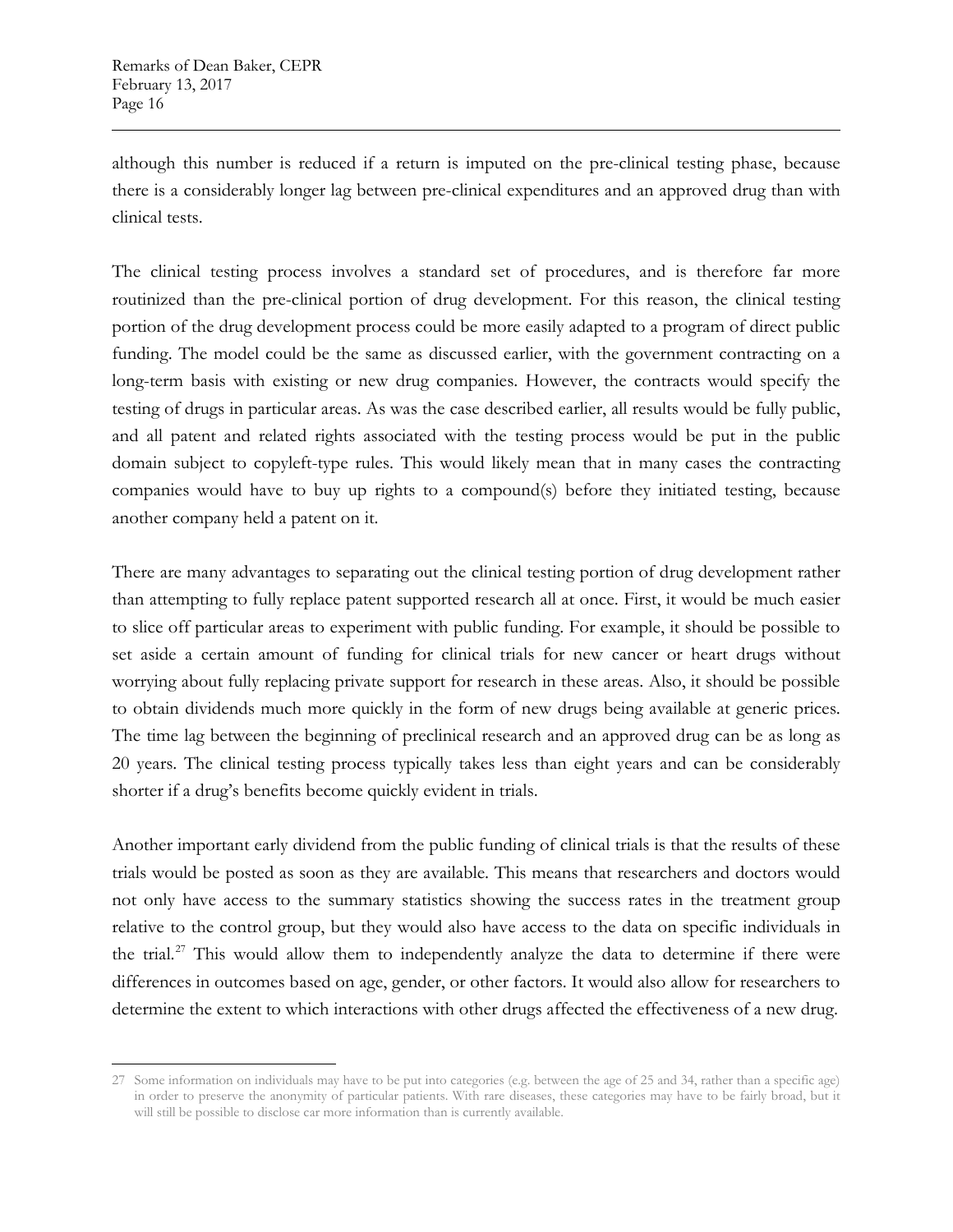In addition, the public disclosure of test results may put pressure on the pharmaceutical industry to change its practices. The problem of misreporting or concealing results in order to promote a drug is one that arises in the process of clinical testing. While misrepresented results can be a problem at any stage in the drug development process, misrepresentations at the pre-clinical phase are unlikely to have health consequences because they will be uncovered in clinical testing. The problem of patients being prescribed drugs that are less effective than claimed or possible harmful to certain patients due to misrepresentations is entirely an issue with clinical testing. If experiments with a limited number of publicly funded clinical trials can change the norms on disclosure of test results, they will have made an enormous contribution to public health.

## **Conclusion**

The system of relying on patent monopolies for financing prescription drug research has enormous costs. These costs take exactly the form economists predict from a government intervention in the market. The main difference with patent monopolies on drugs is that the intervention is far larger than most other forms of intervention that arise in policy debates like tariffs on trade or various excise taxes and subsidies. Furthermore, since drugs are often essential for people's lives and health, the costs take a different form than paying higher prices for items like shoes or furniture. These costs are likely to rise in the years ahead as the gap between the patent-protected prices and free market prices grow ever larger.

For this reason, we should be considering alternative mechanisms for supporting prescription drug research. I have argued that a system of direct government funding, which relies on private companies working on long-term contracts, is likely to be far more efficient than the current system. By paying all research costs upfront, drugs could be sold at free market prices without monopoly protections, just like most other products. Also, since a condition of receiving public money is that all findings would be fully public as soon as is practical, doctors will be able to make more informed decisions in prescribing drugs. In addition, research is likely to advance more quickly in a context of openness than secrecy.

For these reasons, we should be looking for alternatives to patent-financed drug research. There is much room for improvement.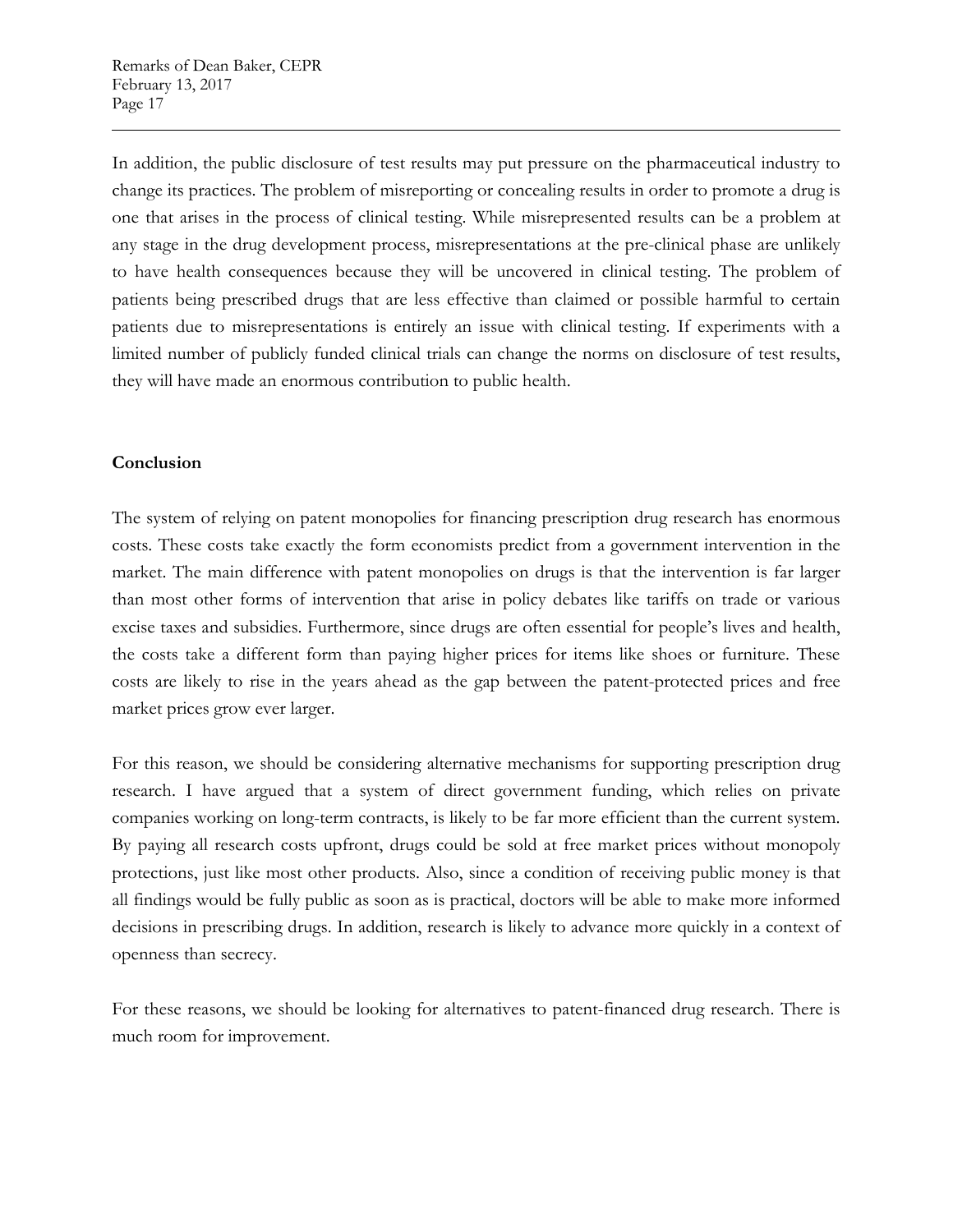#### **References**

- Baker, Dean, 2016. *Rigged: How Globalization and the Rules of the Modern Economy Were Structured to Make the Rich Richer*. Washington, DC: Center for Economic and Policy Research.
- Bureau of Economic Analysis. 2016. "National Income and Product Accounts." Washington, D.C.: BEA.
- Center for Responsive Politics. 2016a. "Top Interest Groups Giving to Members of Congress, 2016 Cycle." Washington, D.C.: Center for Responsive Politics. [https://www.opensecrets.org/industries/mems.php.](https://www.opensecrets.org/industries/mems.php) Accessed 2016-07-18.
- \_\_\_\_\_. 2016b. "Interest Groups." Washington, D.C.: Center for Responsive Politics. [https://www.opensecrets.org/industries/.](https://www.opensecrets.org/industries/) Accessed 2016-07-18.
- Centers for Medicare and Medicaid Services. 2014. "NHE Projections 2014-2024 Tables." Balitmore, MD: Centers for Medicare and Medicaid Services. [https://www.cms.gov/Research-Statistics-Data-and-Systems/Statistics-Trends-and-](https://www.cms.gov/Research-Statistics-Data-and-Systems/Statistics-Trends-and-Reports/NationalHealthExpendData/Downloads/Proj2014Tables.zip)[Reports/NationalHealthExpendData/Downloads/Proj2014Tables.zip.](https://www.cms.gov/Research-Statistics-Data-and-Systems/Statistics-Trends-and-Reports/NationalHealthExpendData/Downloads/Proj2014Tables.zip)
- Collins, Simon. 2016. "1000-Fold Mark Up for Drugs in High Income Countries Blocks Access to HIV, HCV, and Cancer Drugs." The Body Pro, October 26. [http://www.thebodypro.com/content/78658/1000-fold-mark-up-for-drug-prices-in-high](http://www.thebodypro.com/content/78658/1000-fold-mark-up-for-drug-prices-in-high-income-c.html)[income-c.html.](http://www.thebodypro.com/content/78658/1000-fold-mark-up-for-drug-prices-in-high-income-c.html)
- GNU. 2016. "What is Copyleft?" Boston, MA: Free Software Foundation. [https://www.gnu.org/copyleft/copyleft.html.](https://www.gnu.org/copyleft/copyleft.html) Accessed 2017-03-02.
- Ingraham, Christopher. 2016. "One striking chart shows why pharma companies are fighting legal marijuana." Washington Post, July 13. [https://www.washingtonpost.com/news/wonk/wp/2016/07/13/one-striking-chart-shows](https://www.washingtonpost.com/news/wonk/wp/2016/07/13/one-striking-chart-shows-why-pharma-companies-are-fighting-legal-marijuana/?tid=pm_business_pop_b/)[why-pharma-companies-are-fighting-legal-marijuana/?tid=pm\\_business\\_pop\\_b/.](https://www.washingtonpost.com/news/wonk/wp/2016/07/13/one-striking-chart-shows-why-pharma-companies-are-fighting-legal-marijuana/?tid=pm_business_pop_b/)
- Investopedia. 2015. "Who are Gilead Sciences' (GILD) main competitors?" Investopedia, May 22. [http://www.investopedia.com/ask/answers/052215/who-are-gilead-sciences-gild-main](http://www.investopedia.com/ask/answers/052215/who-are-gilead-sciences-gild-main-competitors.asp)[competitors.asp.](http://www.investopedia.com/ask/answers/052215/who-are-gilead-sciences-gild-main-competitors.asp)